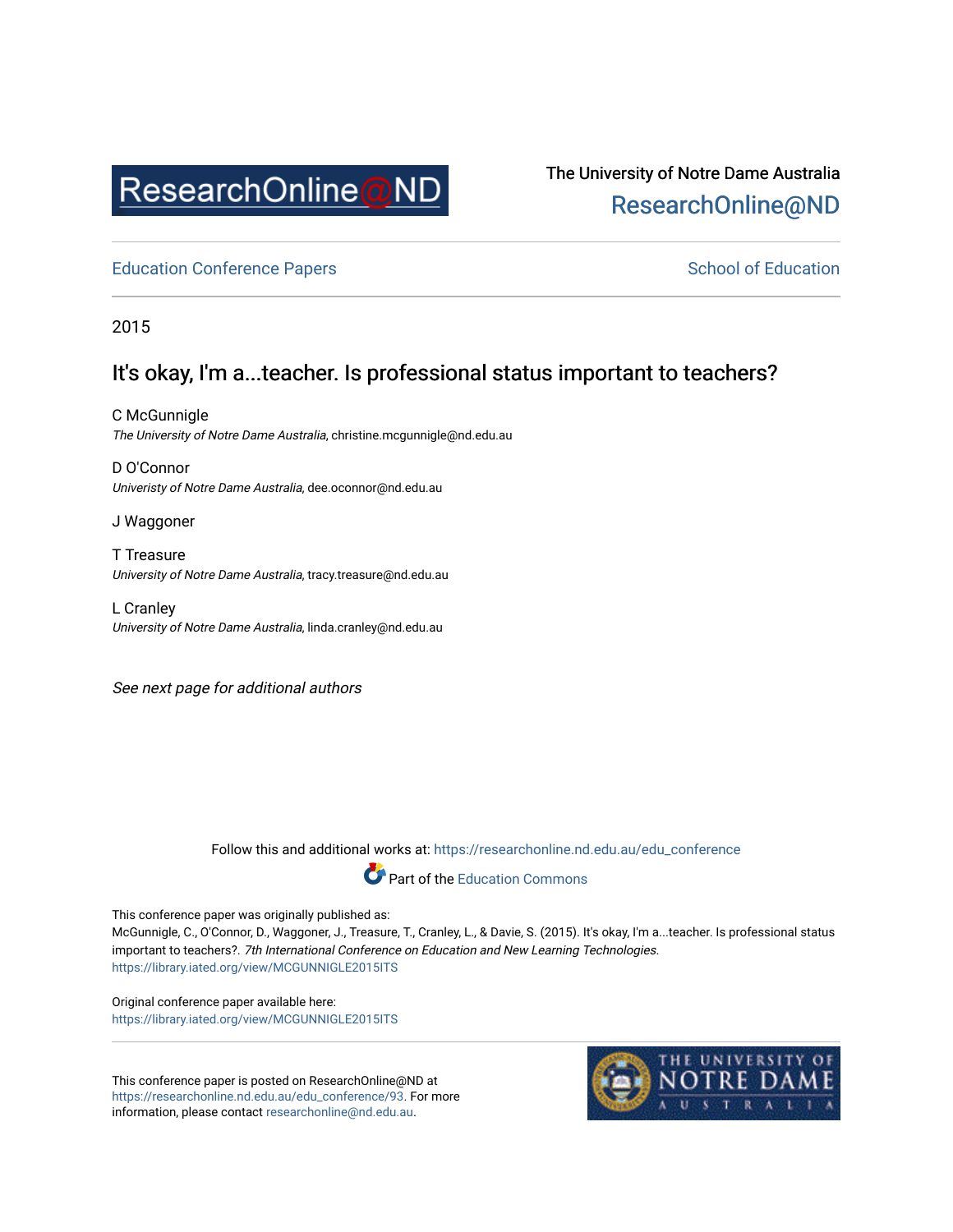## Authors

C McGunnigle, D O'Connor, J Waggoner, T Treasure, L Cranley, and S Davie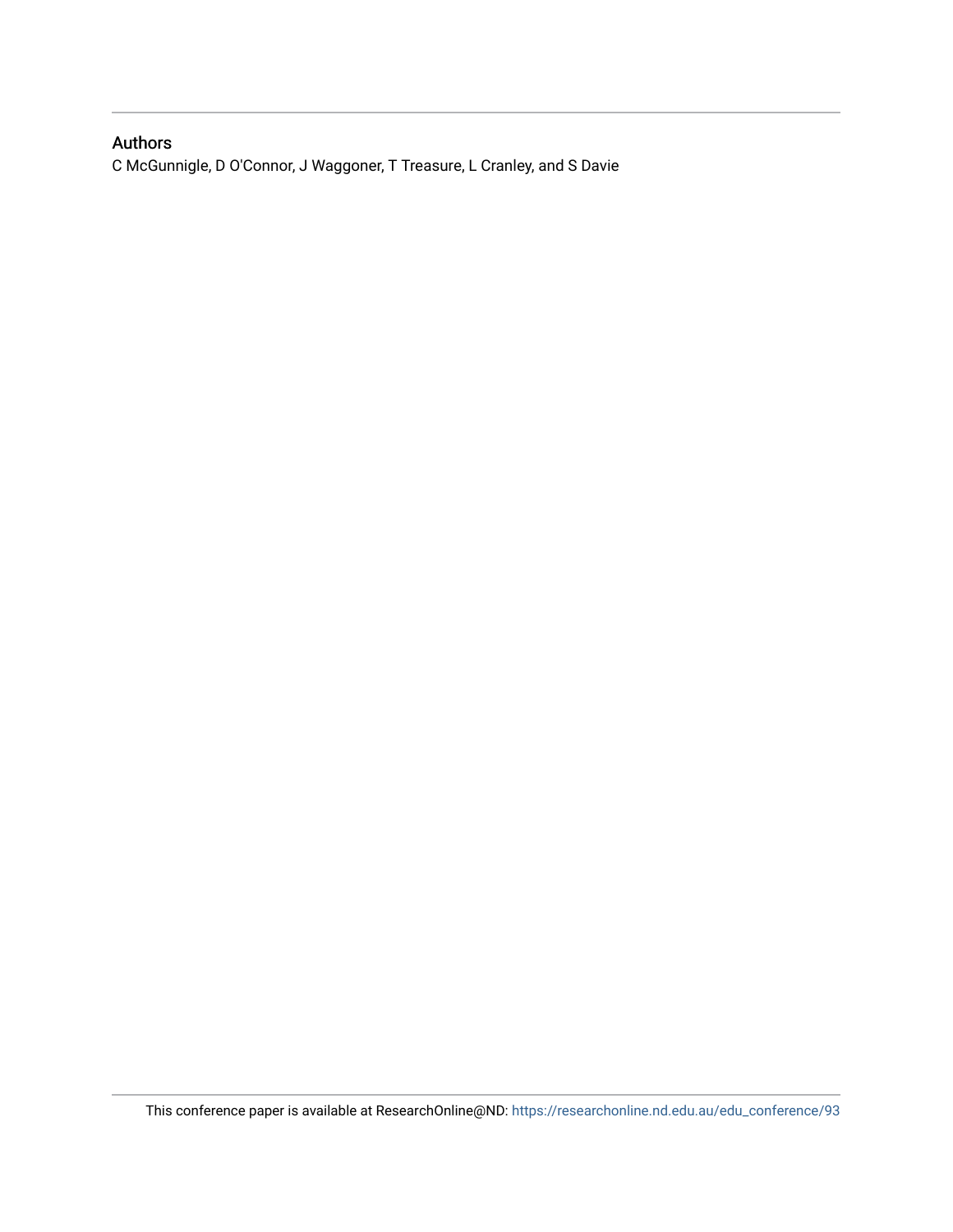This article was originally published IATED Digital Library cited below according to the digital library indications at: <https://library.iated.org/view/MCGUNNIGLE2015ITS> :

Original article available at:

<https://library.iated.org/view/MCGUNNIGLE2015ITS>

C. McGunnigle, D. O'Connor, J. Waggoner, T. Treasure, L. Cranley, S. Davie (2015) IT'S OKAY, I'M A…TEACHER. IS PROFESSIONAL STATUS IMPORTANT TO TEACHERS?, EDULEARN15 Proceedings, pp. 650-655.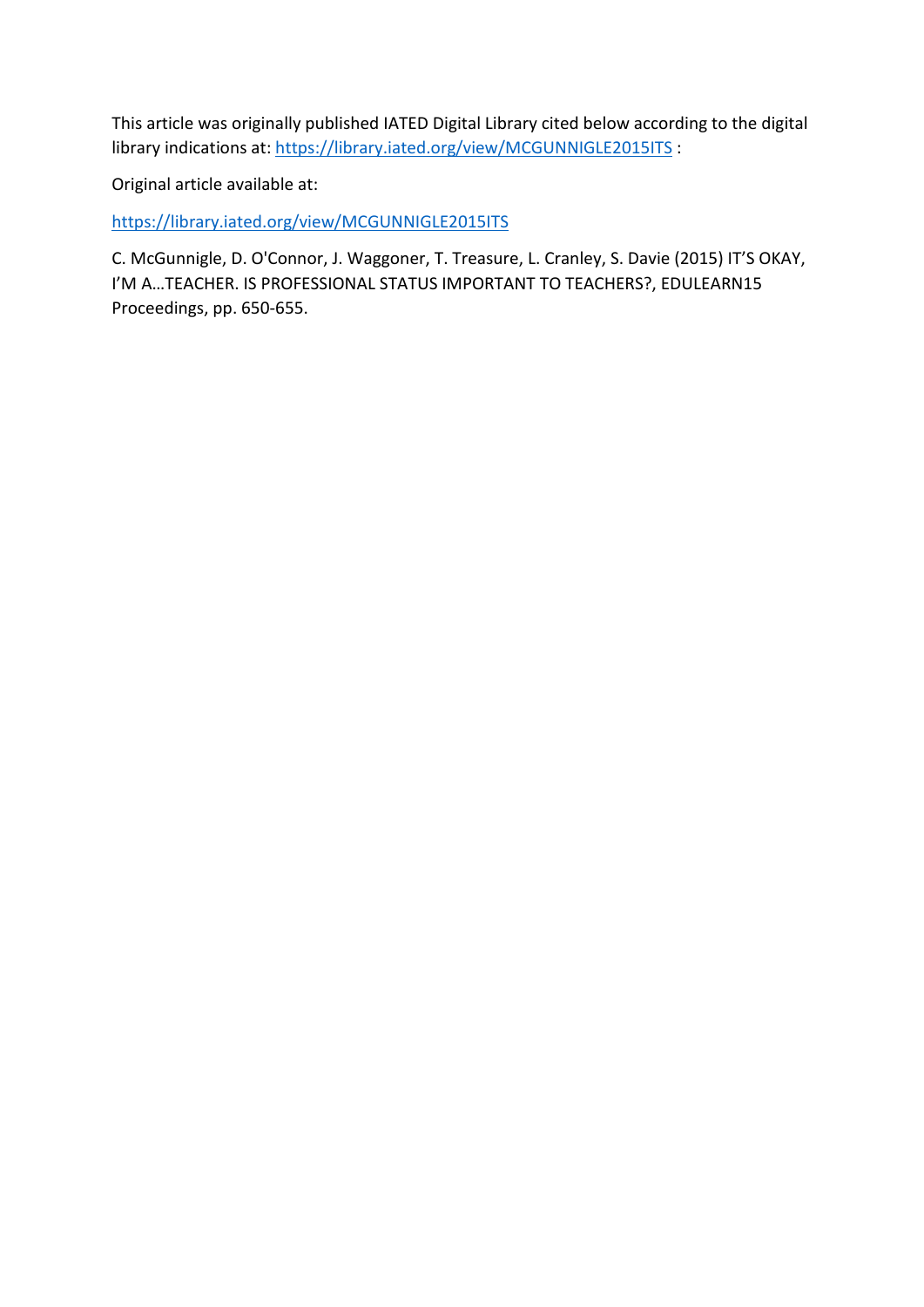# **IT'S OKAY, I'M A…TEACHER. IS PROFESSIONAL STATUS IMPORTANT TO TEACHERS?**

## **McGunnigle C. 1, O'Connor, D. 1, Waggoner, J. 2, Treasure, T. 1, Cranley, L1 and Davie, S1.**

*1 The University of Notre Dame (Australia) 2 University of Portland (USA)* 

#### **Abstract**

**Teacher accountability and the debate around teacher quality are issues of international importance. As society places increasing demands on the teaching profession, and regulatory bodies around the globe raise the 'standards' for teachers to adhere to, the professional status of teachers is drawn into focus. This paper reports research findings of an investigation into the perspectives of professional status of teachers, held by pre-service teachers about to embark on their teaching career. This was a comparative study whereby data were collected from an Australian university and an American university to explore professional status as an international issue. This quantitative study utilised a Likert scale to gather responses from participants. Data were analysed and findings from both universities indicated that professional status was a significant concern for pre-service teachers. Pre-service teachers felt that whilst they may have entered their teaching degree as a vocation, they hoped to receive status, as a professional, within society.**

Keywords: Professional status, education, early childhood education.

#### **1.0 INTRODUCTION**

Internationally, governments and regulatory bodies tasked with managing teacher registration are engaged in issues of raising teacher quality. As demands increase, so too does the accountability of teachers, resulting in the professional status of teachers being drawn into focus. Professional status is best described as a culmination of position, rank or social standing given to a profession by society (Hoyle, 2001). Research indicates that, as a profession, teaching is viewed as lower in status than other professions that have required a university level qualification (Ingersoll & Mitchell, 2011). When the teaching profession is separated into early childhood, primary/elementary and secondary, it is evident that early childhood teachers receive even less status (Hargreaves & Hopper, 2006), despite international recognition of the importance of the early years in laying the foundations for life-long learning (Organisation for Economic Cooperation and Development, 2006; Tayler, 2012).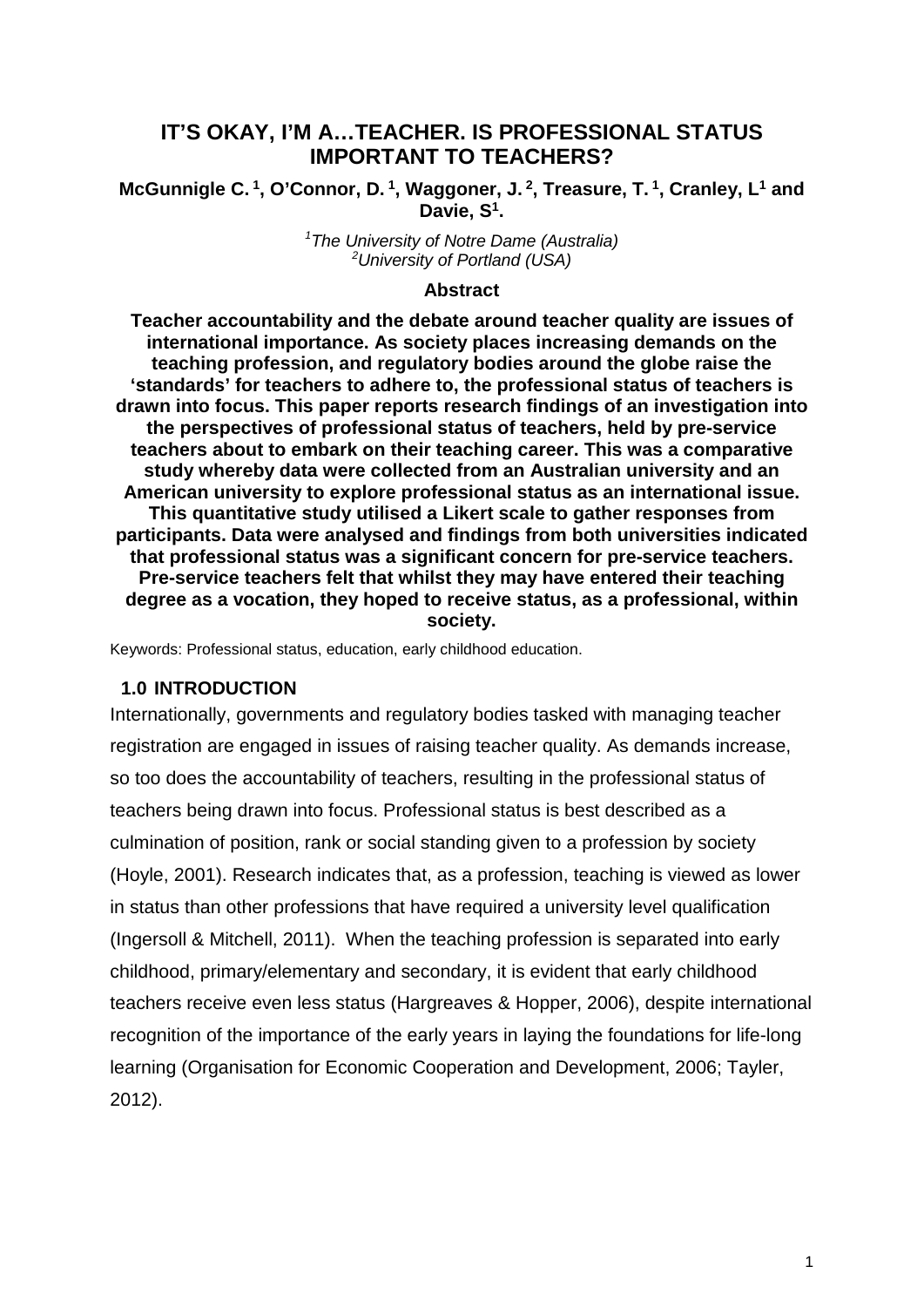Limited research exists that specifically addresses the professional status of early childhood teachers (Hargreaves & Hopper, 2006; Isenberg, 1995), however several studies have explored the teaching profession more broadly (Darling-Hammond, 1999; Fuller, Goodwyn & Francis-Brophy, 2013; Hoyle, 2001; Verhoeven, Aelterman, Rots & Buvens, 2006). Professional status within the teaching profession has been explored by Hoyle (2001) as comprising of; prestige (its ranking in comparison to other occupations); status (the knowledge required by the profession in comparison to others); and esteem (the regard held for the profession by society). Within education, professional status is inexplicitly linked to issues of quality.

International standardised testing of students is frequently used as a tool for measuring the quality of teacher performance (Lavy, 2007). Countries around the world have implemented various strategies for increasing student achievement, such as increasing the entrance requirement for pre-service teachers seeking an undergraduate teaching degree, increasing financial remuneration, providing more appealing working conditions and increasing the authority that teachers in the profession have over their work environment (Lankford, Loeb, McEachin, Miller & Wyckoff, 2014). Extant literature asserts that as governments and regulatory bodies aim to raise quality, the demands of the profession are also raised; culminating in an increase in professional status given by society to the profession (Fisch, 2009; Klenowski, 2012). However, too heavy a focus on standards and accountability can have the opposite effect. As suggested by Fuller, Goodwyn and Francis-Brophy (2013), when autonomy and responsibility are removed (the exact features that constitute a profession) through the implementation of rigid standards to be adhered to, professional status is in fact diminished.

#### **1.1The Australian Context of Teaching**

The Australian educational landscape has undergone rapid change over the past decade. Most significant, have been the changes surrounding teacher registration and the introduction of standards, regulated by a governing body. The Australian Institute for Teaching and School Leadership (AITSL) is a national organisation tasked with promoting excellence in teaching to maximise student achievement (AITSL, 2015). AITSL were established under the *Commonwealth Corporations Act 2001* and are funded by the Australian Government. AITSL developed a set of seven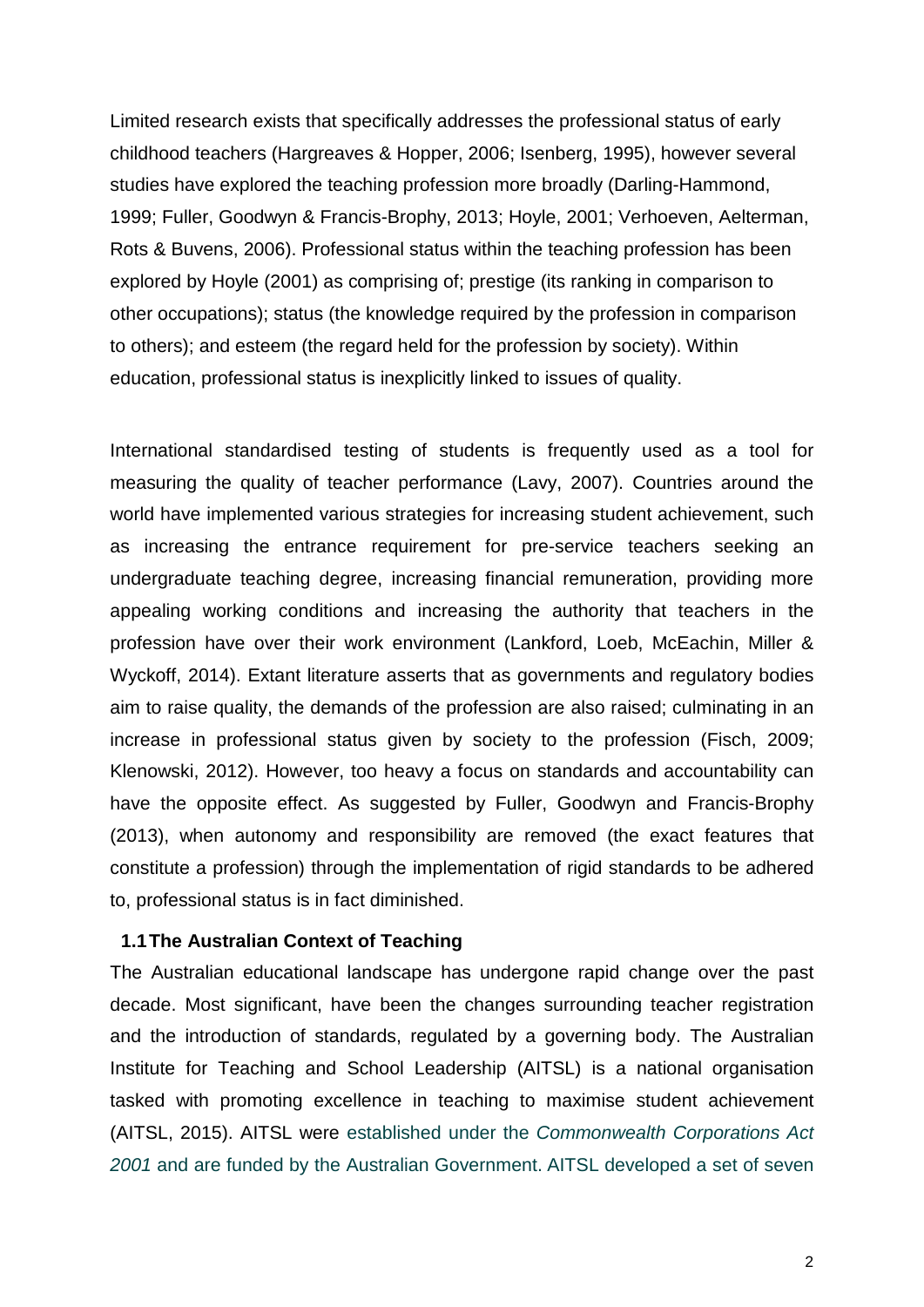standards that are used to monitor and assess both pre-service education degrees and the performance of practicing teachers.

AITSL, as the national governing body, function in partnership with state based regulatory bodies, known as the Teacher Registration Board (TRB). In Western Australia, the TRB was commissioned in 2012 as part of the *Teacher Registration Act 2012* (Act). The mandate of the TRB is to ensure that the standards outlined by AITSL are adhered to, at the organisational level (university) as well as individual (teacher) level. The introduction of standards by AITSL and the regulation of teacher performance based on these, by the TRB, have been initiatives focused on raising the quality of the teaching profession.

Through the implementation of national standards within the teaching profession, accountability has become an increasing concern. Teacher accountability is most often reported in relation to outcomes-based performance testing (Lewis & Young, 2013). Literature articulates that teachers are held accountable for student results, particularly in standardised tests, and their effectiveness or quality is judged by these. The use of league type tables to rate the effectiveness of schools, and their teachers, has become common practice (Klenowski, 2012). Whilst Australia has not embraced the controversial method of performance based pay, the responsibility of teachers to be accountable for student's performance in tests is prevalent.

In regards to pay, the income level for teachers in Australia consists of a series of steps that increase in line with years of experience. This form of pay scale recognises that teachers' practice improves as their years of experience increase. Under the *School Education Act Employees' (Teachers and Administrators) General Agreement 2011* a graduate teacher who is employed by the Department of Education commences on a salary of \$63,118, and progresses to \$69,254 after one year of experience and up to \$75,793 after two years of satisfactory teaching service (Department of Education Western Australia, 2014). Further remuneration is received as teachers take on leadership roles or additional responsibilities.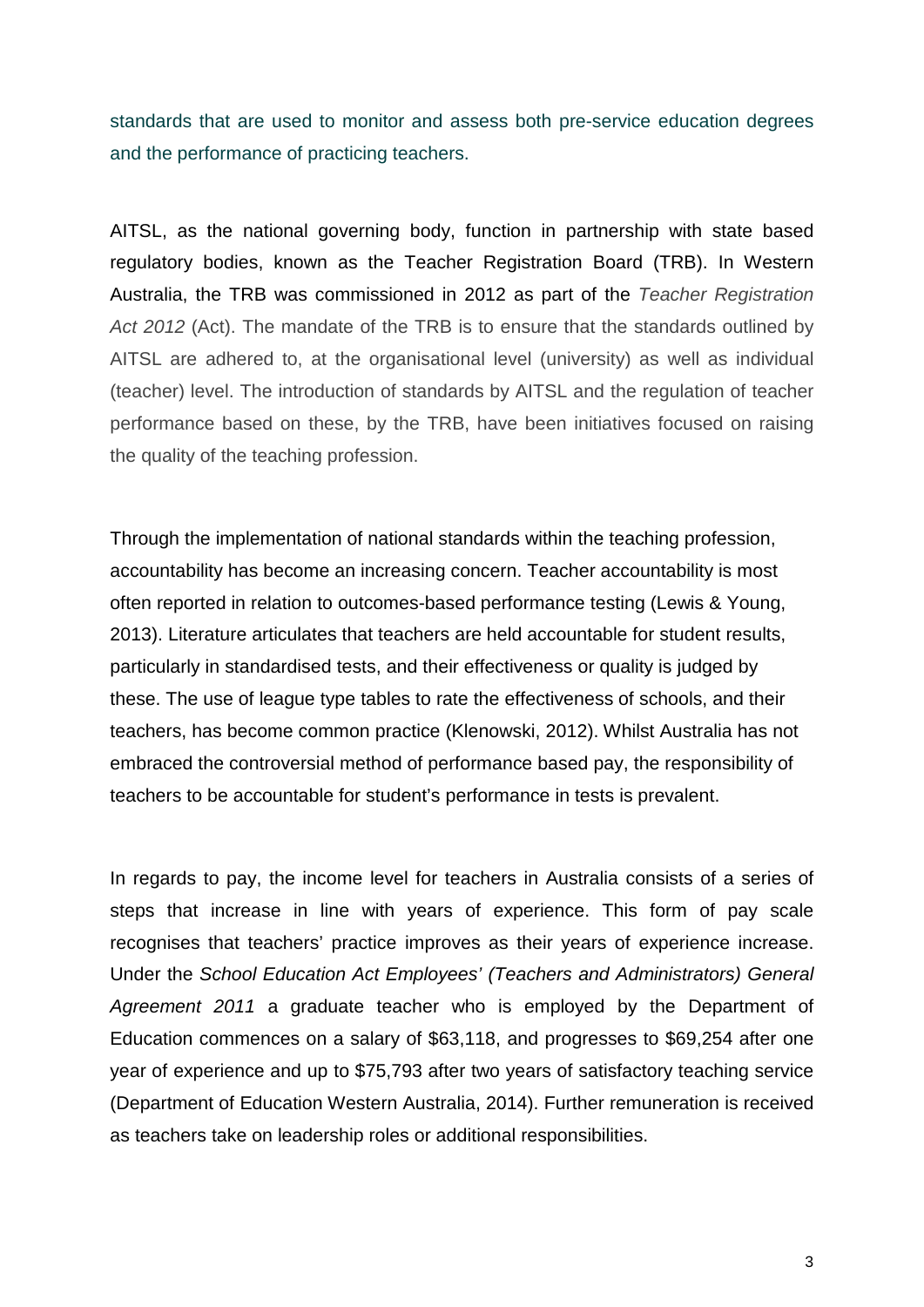In the context of pre-service teacher training within Australia, degrees are offered that specifically target early childhood (to work with children from birth to age 8, or year 3), primary (year 1 to year 7) or secondary education (year 7 to year 12). Pre-service teachers choose one area of specialisation, or in some states and universities, are able to combine early childhood and primary courses. Across Australia, undergraduate degrees in education require 4 years of full-time study and include practicum components. Pre-service teachers, upon graduation, must meet the AITSL Graduate Standards and seek registration with the TRB to enable employment.

### **1.2The American Context of Teaching**

Similarly, the American context is grappling with the use of standards and increased accountability measures within the teaching profession. America's culture of accountability not only targets student growth and achievement; there is great focus on measureable teacher and student growth goals (Greenberg & Walsh, 2012). Formal teacher evaluation systems are in place in 25 of 50 states of America, highlighting that professional accountability is a main player in student achievement (Cochran-Smith, Piazza & Power, 2013). The data driven culture that is pervasive in schools may be perceived as having a negative response from certain educators who claim the shift has led to a lack of meaning in assessments and instruction (Northwest Evaluation Association, 2012). Existing research asserts that high stakes assessments cause considerable stress to students and teachers, and this form of accountability takes away from teachers' autonomy consequently leading to more time spent on teaching to the test. Teachers now need to be "assessment-literate and data-wise" (Greenberg & Walsh, 2012, p. 7), which is a role-change for many teachers who are unfamiliar with analysing and utilising data.

America has fallen as a world leader in education, and the causes may include budget cuts, poverty, crowded classrooms, shorter school years, and high student diversity (Greenberg & Walsh, 2012). Not only are teachers disheartened by the pressures of accountability, they have also seen declining salaries since 1940 (Hanushek & Rivkin, 2007). High poverty urban school districts have lower teacher salaries despite greater populations of students with high needs (Adamson & Darling-Hammond, 2012). Average teacher salaries can be seen in Table 1 below.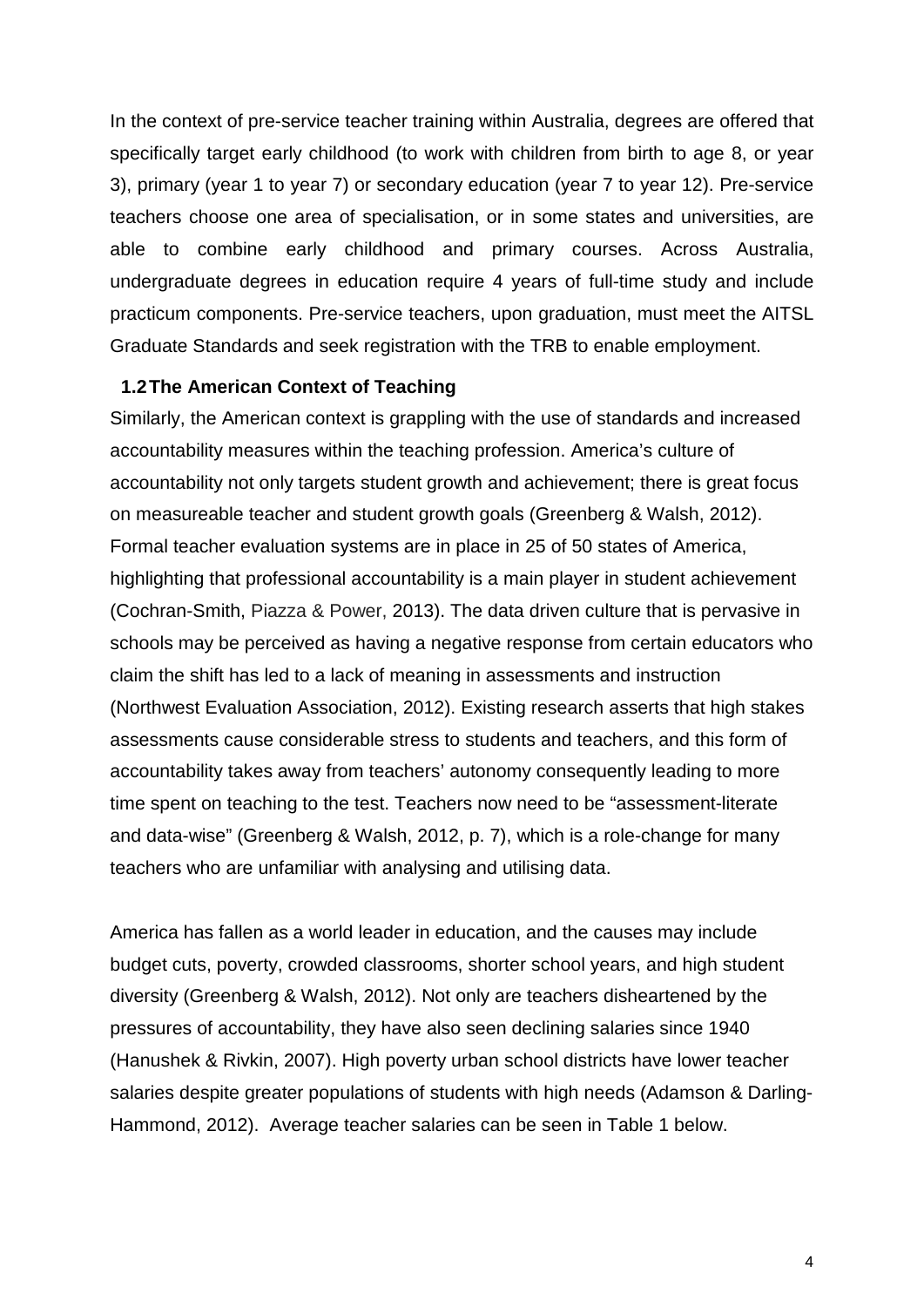Table 1. *2011-2012 Average Yearly U.S. Teacher Base Salary from Districts with Salary Schedules (in US Dollars).*

|                   | Bachelor's<br>degree<br>and no<br>teaching<br>experience | Bachelor's<br>degree<br>and 10<br>years of<br>teaching<br>experience | Master's<br>degree<br>and no<br>teaching<br>experience | Master's<br>degree<br>and 10<br>years of<br>teaching<br>experience | Master's<br>degree<br>and 15<br>years of<br>teaching<br>experience | Highest<br>possible<br>step on<br>the<br>salary<br>schedule |
|-------------------|----------------------------------------------------------|----------------------------------------------------------------------|--------------------------------------------------------|--------------------------------------------------------------------|--------------------------------------------------------------------|-------------------------------------------------------------|
| Average<br>Salary | \$35,500                                                 | \$44,900                                                             | \$38,700                                               | \$49,500                                                           | \$55,000                                                           | \$65,100                                                    |

National Center for Education Statistics, Schools and Staffing Survey, 2011-2012.

This salary disparity leads to less qualified teachers and higher teacher turnover. There is a student achievement gap that stems from unequal access to quality teachers, curriculum, systemic inequalities, and high poverty (Darling-Hammond, 2007). Schools are still somewhat segregated in the U.S., and often high minority schools house predominantly low income students (Orfield & Frankenberg, 2014). Teacher salaries vary greatly depending on the wealth of the neighbourhood in which the school exists.

Pre-service teacher education in America is typically separated into the areas of elementary, primary and secondary as regulatory bodies provide registration within these categories. Each State controls the licensing arrangements for teacher registration and therefore differences exist in the way the schooling years are differentiated. For instance, in the state of Oregon, at the time data were gathered for this investigation, there were four overlapping levels of teaching licensure authorisation. The *early childhood authorisation* level authorised individuals to teach from age three up to Grade 4. The *elementary* authorisation level authorised individuals to teach beginning in Grade 3 and through Grade 8 self-contained in an elementary school, and  $5<sup>th</sup>$  and  $6<sup>th</sup>$  grade self-contained in a middle school. Thus, two different levels of authorisation could teach students in the third grade. A *middle school* authorisation level created another overlap in teaching authorisation. Those who possessed a middle school teaching license could teach from grades 5 through 10 and any multiple subject teaching assignment in grades 5 through 8 except in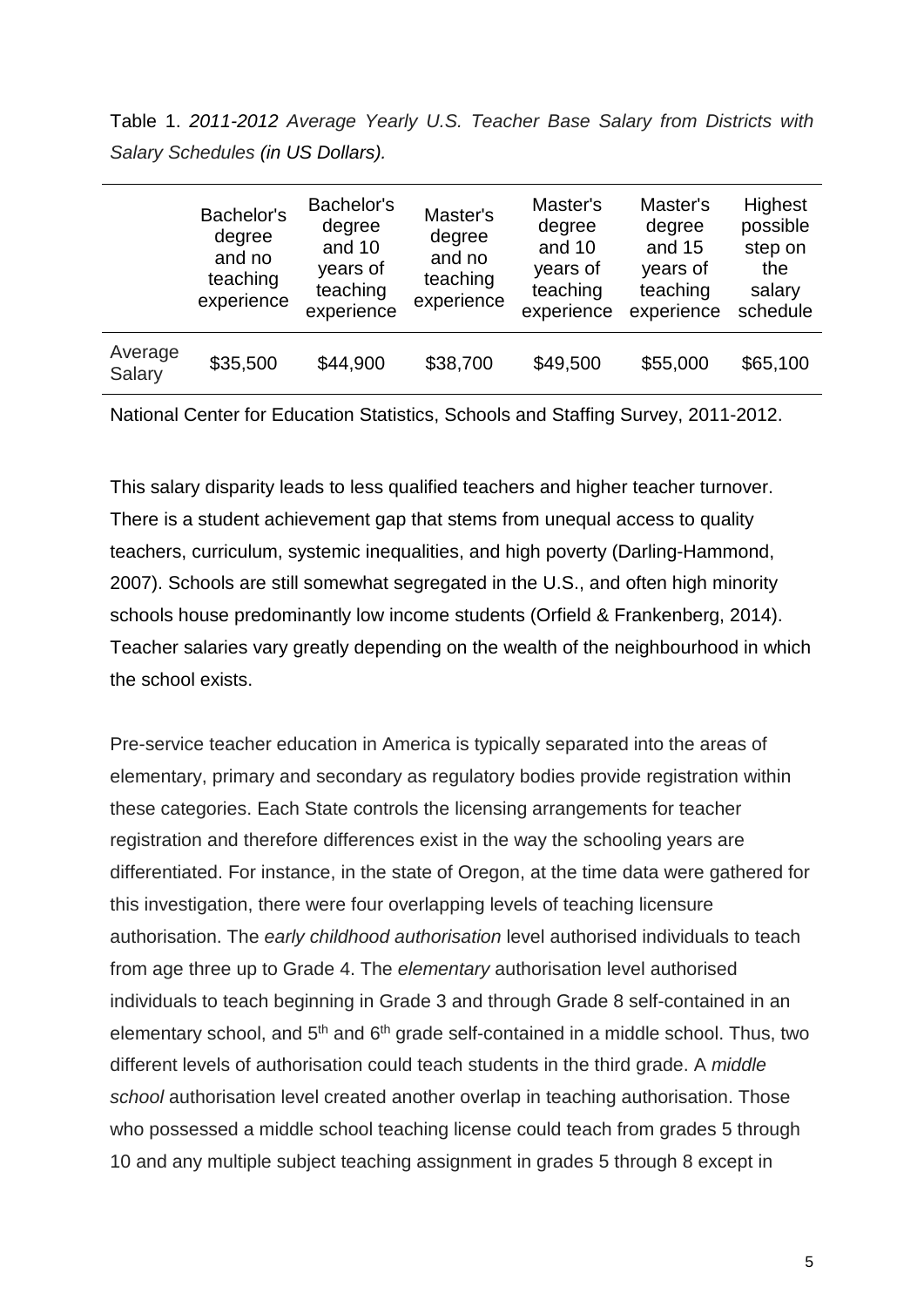specialty areas. The *high school* authorisation level authorised individuals to teach from grades 7 through 12, depending on which subject matter tests were passed.

## **2.0 THE RESEARCH PROJECT**

This research project utilised a quantitative approach to investigate the perspectives of professional status held by pre-service teachers during the final year of their degree. The aim of this investigation was to gain an insight into the perspectives held by these pre-service teachers completing a range of education degrees (early childhood, elementary/primary and secondary) on the specific view of professional status of early childhood teaching. As a comparative study, the intent was to consider the differences or similarities that existed within professional status, between the American and Australian contexts of early childhood teaching.

## **2.1 Quantitative Methods**

A quantitative approach was employed for this investigation through the specific use of a Likert Scale. Quantitative approaches involve the collection of information represented as numerical data (Teddlie & Tashakkori, 2009) and this method was well suited to the present investigation as a relatively large sample of pre-service teachers' perspectives could be gathered and analysed. The use of a Likert scale that contains pre-determined statements is a common quantitative tool as it allows for a "systematic method for data collection" (Teddlie & Tashakkori, 2009, p. 24). The Likert scale utilised in this research contained twenty items and participants rated their response to the item on a scale of one to five (strongly disagree indicated by a '1' to strongly agree indicated as a '5'). The Likert scale was trialled to ensure it avoided ambiguous or vague language, as suggested by Neuman (2011).

#### **2.2 Participants**

Participants for this research investigation were pre-service teachers, in the final year of their education degree. The pre-service teachers were selected from one university in Australia and one university in America, to allow for a comparative study. Participants were invited to participate during one of their units of study that involved a mix of early childhood, primary/elementary and secondary degree pre-service teachers. Participants were provided with consent forms and the opportunity to complete the Likert scale, of which 145 pre-service teachers, across the two universities, completed.

6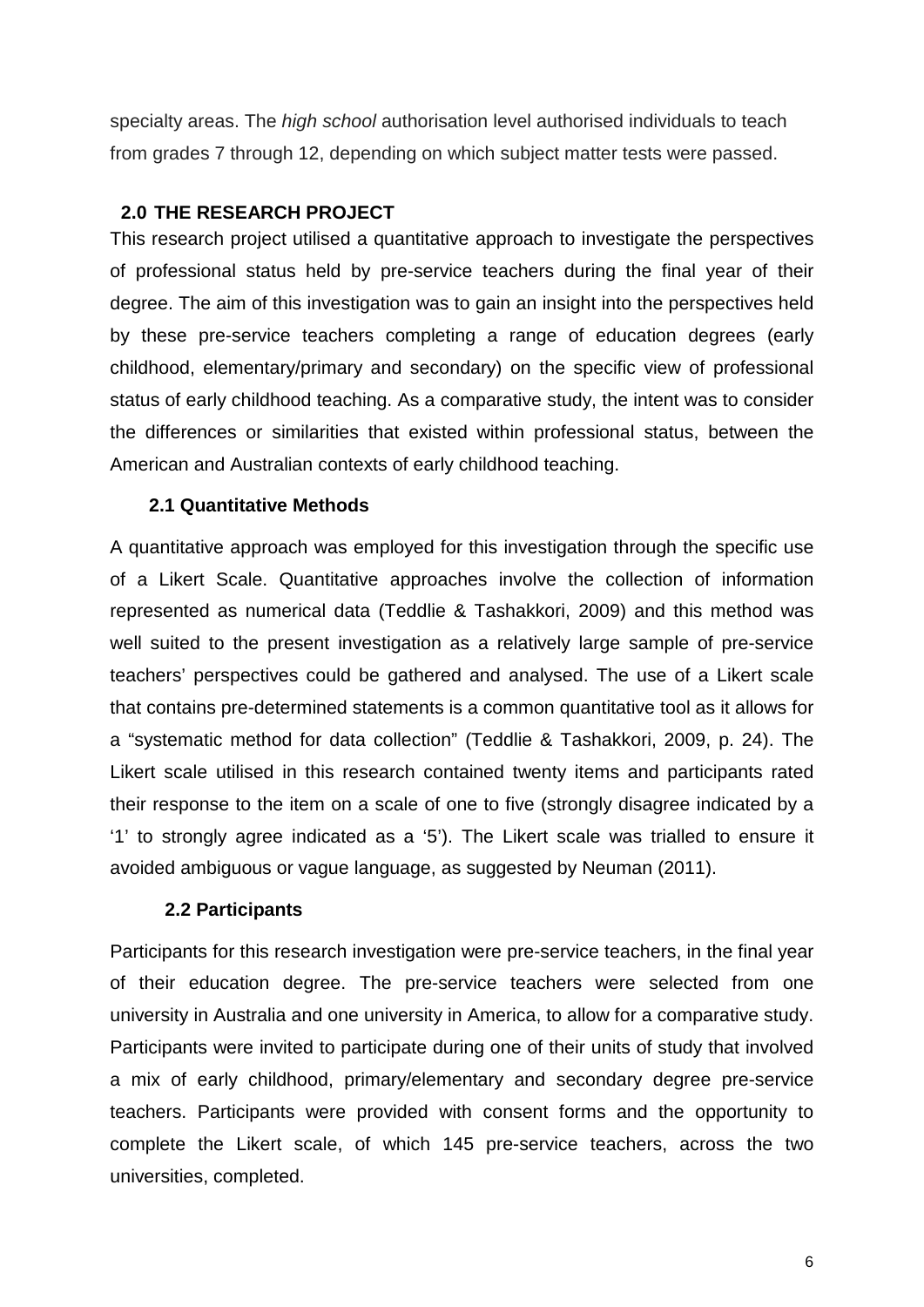#### **2.3 Data Analysis**

Data obtained through the Likert Scales were analysed to provide results in the form of statistics. These statistics were represented as frequency and percentage graphs to distinguish between Australian and American responses, as well as separated into the pre-service degree (early childhood, primary/elementary, secondary). The statistics were further analysed to provide the main findings from this project.

## **3.0 FINDINGS**

This paper presents one of the key findings from this quantitative investigation. Importantly, the way in which professional status is perceived by pre-service teachers about to embark on their teaching career was at the centre of this research. Initially, findings clearly illustrated that professional status was a significant concern and this notion was viewed as related to the importance placed on the profession by society. Following this, analysis identified that whilst the literature correlates professional status with financial remuneration, pre-service teachers distinguished the opportunity to feel valued as the centre point of professional status within teaching.

#### **3.1 Professional Status: Interpretations and Perspectives**

Well over half of the pre-service teachers across Australia and America identified professional status as important to them. Australian participants placed a higher value on this, with 87% of participants agreeing with this item as compared to 65% of American participants. Furthermore, when presented with the statement, *"Professional status is something I think about"*, half of all pre-service teachers in the study agreed, indicating that not only was it important to them, but it was a construct they contemplated as 'soon to be' educators.

Professional status is frequently connected to occupational features such as financial remuneration, level of content knowledge required or qualification level. The extant literature describes these features using the terms prestige, status and esteem (Hoyle, 2001). Participants were presented with statements pertaining to these features to ascertain how they interpreted the term professional status, and therefore determine what was of most importance to them. Findings from Australian and American participants were alike, with financial remuneration considered of least importance with only 36% of Australians and 39% of Americans deeming pay to be a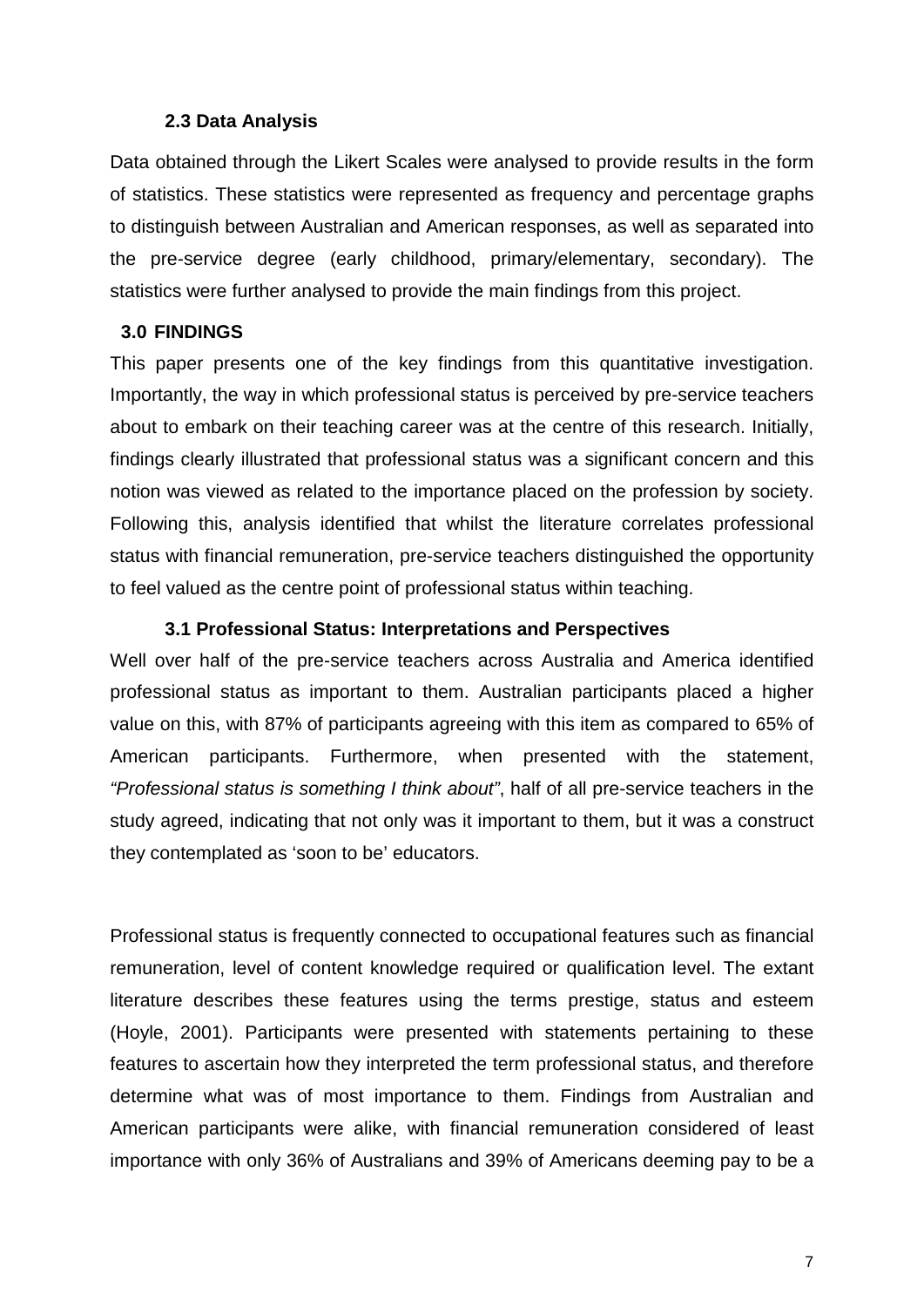consideration for professional status. Content knowledge followed closely and qualification level was the most correlated item from the three features, with 43% of Australian and 52% of American participants agreeing that the higher the level of qualification obtained, the greater the status of that profession.

Findings from this investigation also indicated that status differed within the teaching profession. As addressed in the literature, early childhood teacher status is often perceived as less when compared to colleagues in primary and secondary environments (Hargreaves & Hopper, 2006). Participants in this study responded accordingly. Of the American pre-service teachers, 70% agreed that they desired for the professional status of early childhood teachers to change. The context in Australia was comparable, with 59% agreeing that early childhood status is perceived as less when compared to primary and secondary, and 63% recognising that this needs to change.

### **3.2 The Desire to Feel Valued**

The most significant finding from this investigation was that pre-service teachers associated professional status with the desire to feel valued. Whilst consideration was given to other attributes of the profession, such as rate of pay and level of qualification, the overwhelming aspiration was to gain the respect of the community as a professional. Fuller, Goodwyn and Francis-Brophy (2013) detailed in their findings of teacher professional status that respect was a key concern. Similarly, when participants in this investigation were provided with the item stating, "*I think professional status is about having the respect of the community"*, 72% of Australian pre-service teachers and 84% of American pre-service teachers agreed.

The notion of receiving respect from the community, as a key feature of professional status, was further explored on the Likert scale with items relating to community impact. Participants were presented with statements regarding the way they perceived professional status to be connected with their desire to 'make a difference' and positively impact wider society. 60% of Australian participants and 59% of American participants agreed that a concern for them, as pre-service teachers, was to make an impact on society as a means of gaining professional status. The intrinsic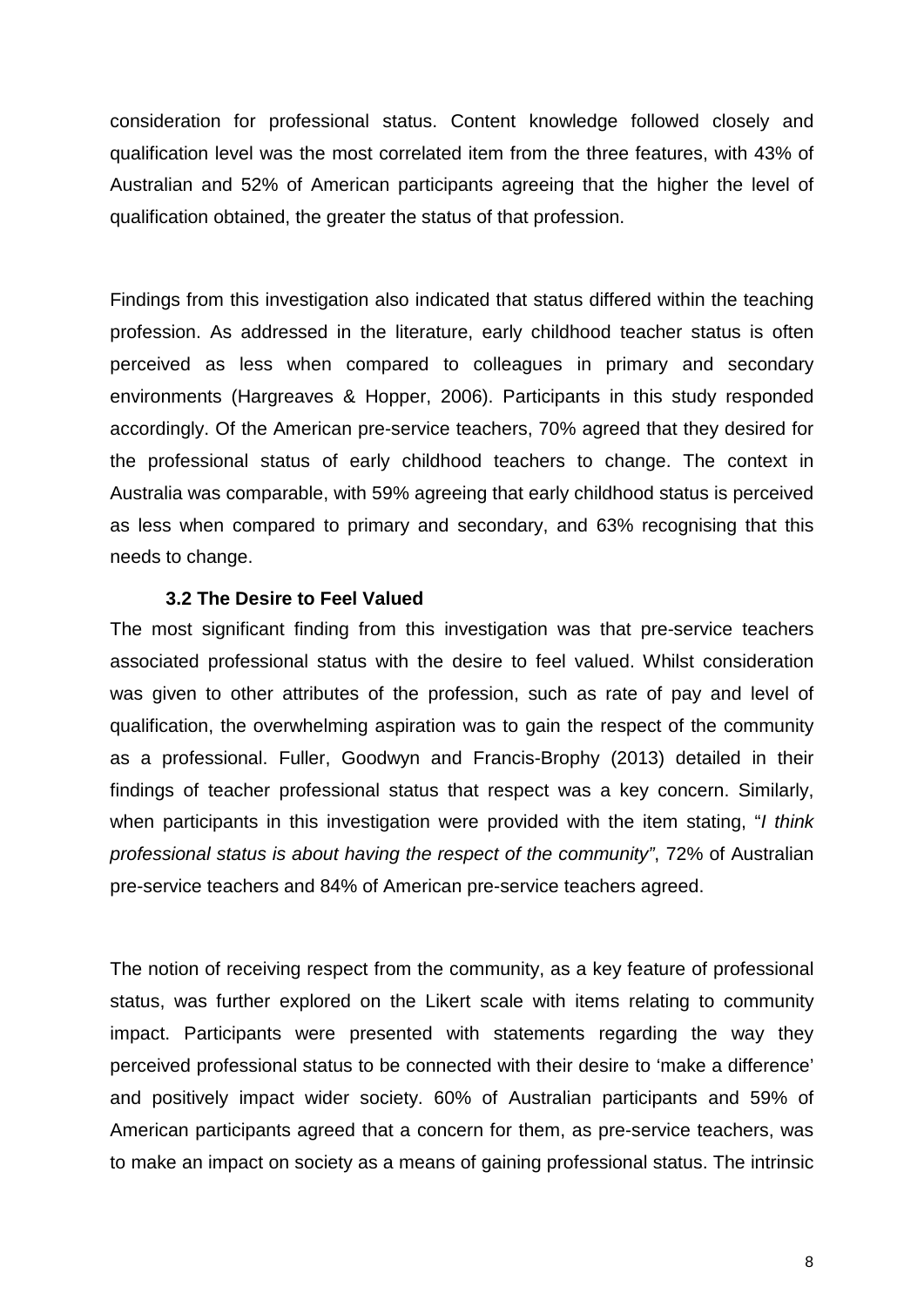reward of feeling respected and valued was worth more to the pre-service teachers than any of the external compensations.

## **4.0 CONCLUSION**

Pre-service teachers in both America and Australia considered professional status an important construct. As an issue that crosses continents, this investigation found that not only is professional status important, but it is interpreted by pre-service teachers as their ability to impact society and in turn, gain respect. Whilst it was recognised by the participants that professional status is also judged by income, degree of content knowledge required and qualification level, feeling valued and respected by society was considered the ultimate gain in professional status. As society places increasing demands on the teaching profession, the challenge ahead lies in ensuring that preservice teachers gain the respect of their communities whilst adhering to externally imposed accountability measures, such as standards and student-based testing, that are used to make judgements on teacher quality.

# **REFERENCES**

- [1] Adamson, F., & Darling-Hammond, L. l. (2012). Funding disparities and the inequitable distribution of teachers: Evaluating sources and solutions. *Education Policy Analysis Archives*, *20*(37), 1-42.
- [2] Cochran-Smith, M., Piazza, P., & Power, C. (2013). The politics of accountability: Assessing teacher education in the United States. *Educational Forum*, *77*(1), 6-27.
- [3] Commonwealth Government of Australia, (2001). *Commonwealth corporations act.* Retrieved from http://www.austlii.edu.au/au/legis/cth/consol\_act/ca2001172/.
- [4] Commonwealth Government of Australia. (2012). *School education amendment bill 2012. Teacher Registration Act.* Retrieved from http://www.parliament.wa.gov.au/Parliament/bills.nsf/9C3F5760B9E6EF2148257A850006E580/ \$File/Bill315-1.pdf.
- [5] Commonwealth Government of Australia, (2015). *Australian Institute of Teaching and School Leadership*. Accessed online: http://www.aitsl.edu.au/about-us.
- [6] Darling-Hammond, L., Wise, A. E., & Klein, S. P. (1999). A license to teach: Raising standards for teaching. San Francisco: Jossey-Bass.
- [7] Darling-Hammond, L. (2007). The flat earth and education: How America's commitment to equity will determine our future. *Educational Researcher*, *36*(6), 318-334.
- [8] Department of Education, Employment and Workplace Relations [DEEWR] (2009). *Belonging, being and becoming: The early years learning framework for Australia*. Canberra: Department of Education, Employment and Workplace Relations.
- [9] Department of Education Western Australia (2014). *School education act employees' (Teachers and administrators) general agreement 2011*. Retrieved from <http://det.wa.edu.au/labourrelations/detcms/navigation/awards-and-general-agreements/>
- [10] Fisch, A. (2009). The difficulty of raising standards in teacher training and education. *Pedagogy 9*(1), 142-149.